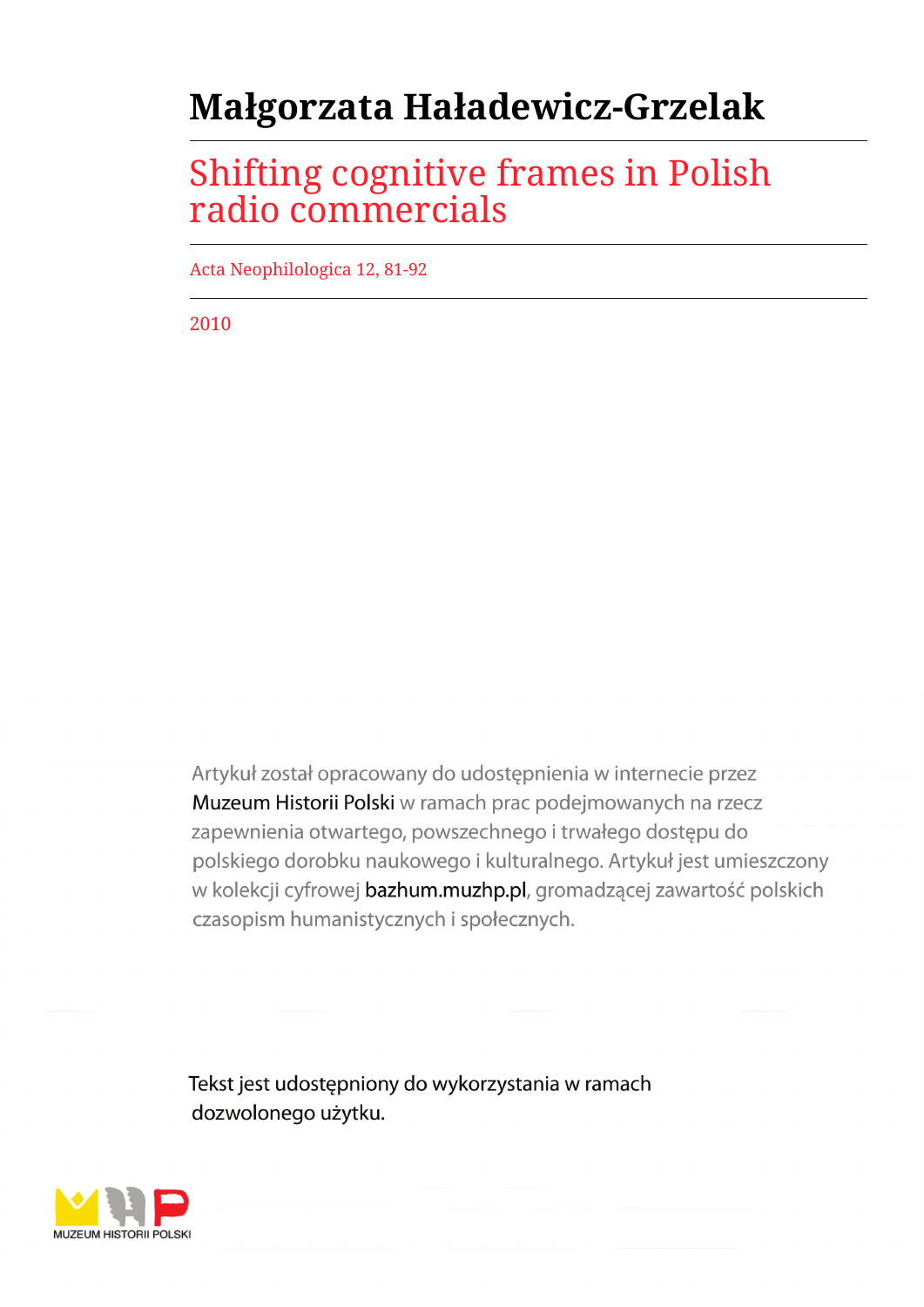**Małgorzata Haładewicz-Grzelak** Opole

### SHIFTING COGNITIVE FRAMES IN POLISH RADIO COMMERCIALS\*

**Key words**: radio commercials, ideology, rhetoric, cultural frames, community, clique

Who inscribes the distinctions between fact and fiction, fantasy and reality, and why? From my perspective, it is social actors who make them, and they do so not because of epistemological clarity, but because of shifting cultural frames.

Jeffrey Alexander

#### **1. Theoretical basis**

This paper investigates the shifts of cognitive frames in radio commercials from the perspective of rhetoric, ideology [Van Dijk e.g. 1998] and Zabrocki's diacrisis [1980]. **Diacrisis** is a term transposed from the cybernetic theory of communication by Zabrocki. In the original formulation the term grew out of Zabrocki's studies of the concept of the phoneme as a component of the codal system [Bańczerowski 1980: 16]. Some of the fundamental diacritic terms which I will use later on in the argument are as follows: the relation of diacrisis, the diacritic pair, diffusivum and confusivum, diffusive range (load), diacritic paradigm, diffusive type.

Extending the stipulation by Orchard, I assume that in commercial, just as in political discourse,

<sup>\*</sup> This study is part of a larger project on radio commercials. Małgorzata Haładewicz-Grzelak [2007] provides an analysis of enchantment strategies in radio commercials. For some aspects of linguistic market in radio commercials, a more detailed review of literature on the topic of sociopragmatics of the radio, as well as a detailed description of the compiled corpus and research procedure cf. Haładewicz- -Grzelak 2010.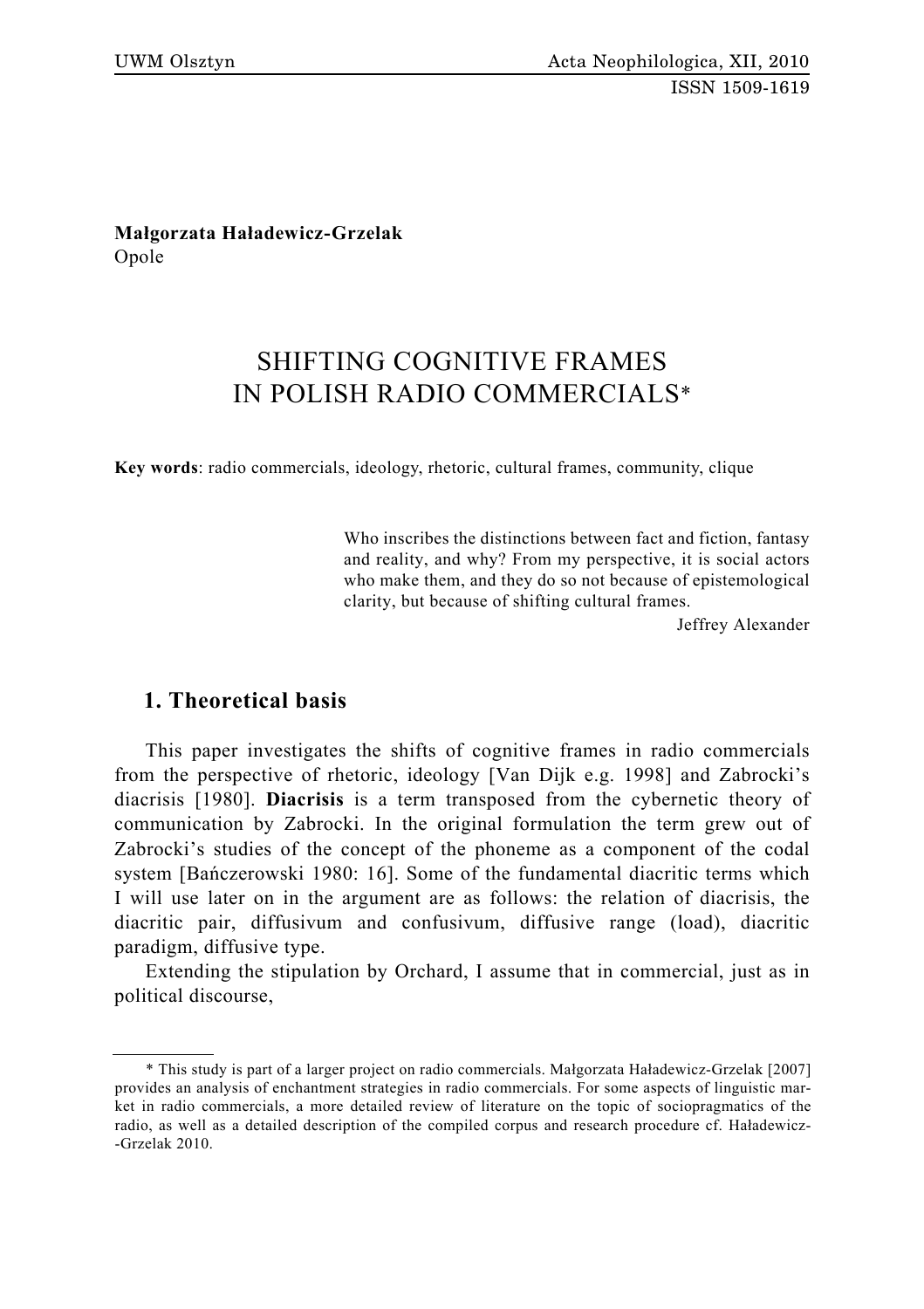'cultural difference' becomes 'cultural identity' and functions as the basis of recognition: from the outside as basis for entitlement, and to demarcate a particular object of study, and from the inside, as the basis for solidarity and 'belonging' [Orchard 2005: 420].

The analytical axis for this study would then involve the coordinates of ideology – group identity − using and creating cultural resources.

The data base for the study is the corpus of 310 radio commercials collected from  $20<sup>th</sup>$  November till  $20<sup>th</sup>$  December 2007. The recordings (three 90-minute tapes) were first transcribed into one word document and then subcategorized according to particular research questions. I decided to draw data for the study from commercial broadcasting stations (RMF FM and Radio Zet) of nation-wide scope and three regional commercial stations (Radio Złote Przeboje, Eska and Radio Planeta) because these narrowcasting stations are nationwide and all can be also listened on-line, which makes them in fact of international scope. The stations' format is targeted at different demographic slices, which in totality cover all the possible adult age groups of the inhabitants of the region.

There are basically two levels of analysis: rhetoric and ideological. The understanding of 'rhetoric' adopted in this paper follows from Eco's paradigm: I assumed it to denote the repertoire of the techniques which have already been proven to work and which have been acquired by a community. As such, rhetoric is an inventory of codified solutions, the persuasion of which redundantly reinforces the underlying code [Eco (1991) 1996: 103]. The level beyond that is the level of ideology: the practical way of using rhetoric tacks reflects particular societal preferences. As stated by Van Dijk,

markets, politics, policies, exploitation, and marginalization all need an ideological basis. Such ideologies require production and reproduction through public text and talk, which in our modern times are largely generated or mediated by the mass media [Van Dijk 1995: 28].

Radio commercials are a linguistic strategy of selling commodities hidden in various discursive strategies, mainly extrinsic/intrinsic dialogues (e.g. amicable dialogues between neighbors). As such, they seem particularly suitable for diacritic studies of consumerism. Marx [(1867) 1906: 83ff] posits that every commodity is a "social hieroglyphic", which implies that it is "as much a social product as language" which we may try to decipher. As Berland remarked,

music programming is not the main commodity produced by radio but is rather the means to the production of radio's real commodity – the audience – to be sold to advertisers in exchange for revenue to the broadcaster [Berland 1990: 183].

Radio commercials are understudied in the research on consumer culture. Yet, they seem ideal for sociolinguistic studies on consumerism because the verbal/ /audile layer is necessarily the unique carrier of target values. What follows, the cultural framing has to be verbalized, rather then modeled semiotically, which makes linguistic analysis particularly suitable.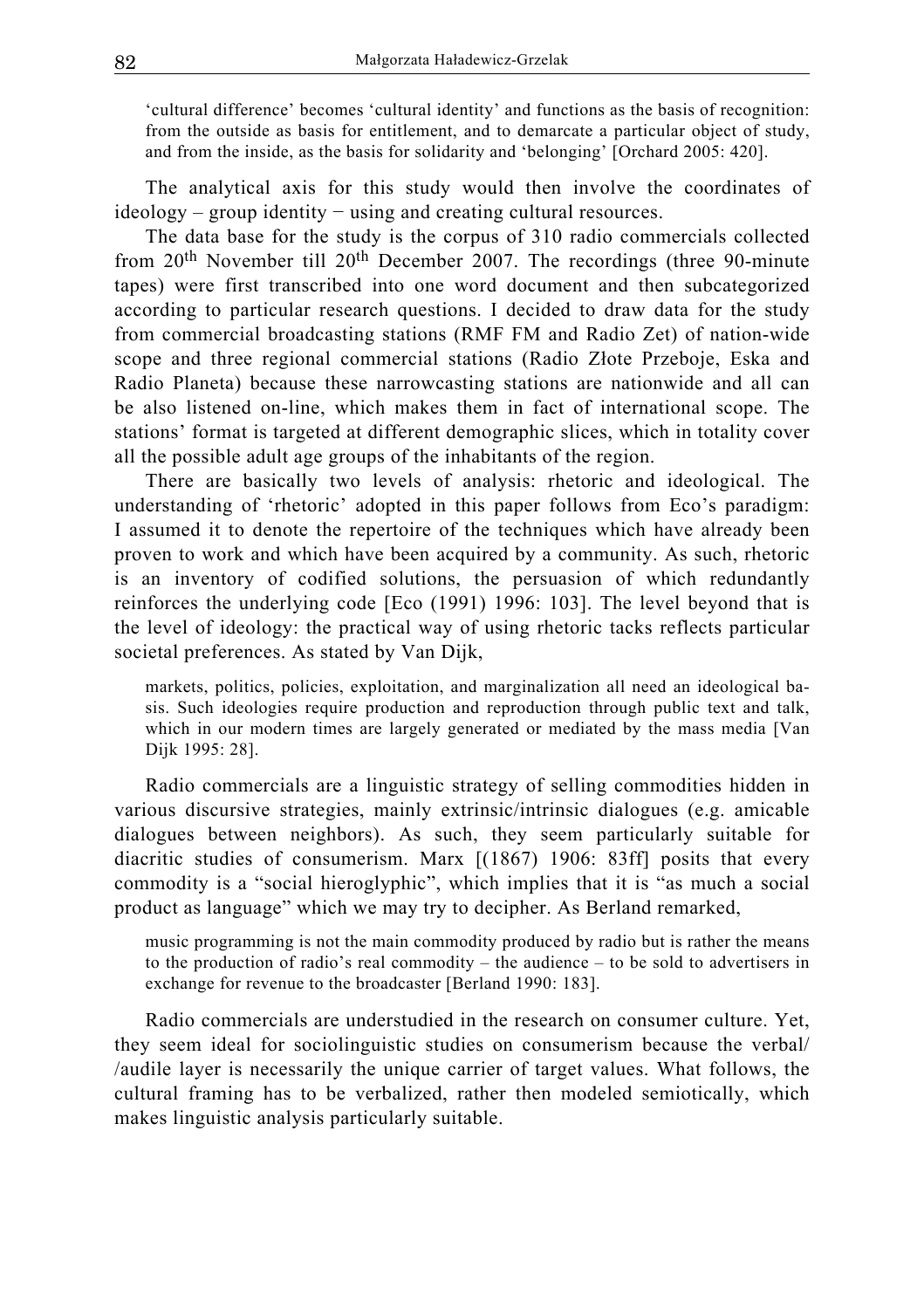#### **2. Cognitive niches**

My understanding of the term 'culture' is cognitive. I follow Shore in assuming that:

culture is an extensive and heterogeneous collection of models, models that exist both as public artifacts in the world and as cognitive constructs in the mind of members of a community [Shore 1996: 44].

As such, linguistic manifestations can be treated as a convenient point of vantage to study and analyze these underlying models, taking particularly into account the very peculiar aspect of the radio commercial impact.

First, the status, internal organization and mental functions of the ideologies need to be studied in terms of social cognition. Second, the conditions and functions of ideologies are obviously not only cognitive but also social, political, cultural and historical. And third, ideologies are formed, changed and reproduced largely through socially situated discourse and communication [Van Dijk 1998: vii].

To start with, the collected data seem to testify that the borrowings in commercial discourse might imply creating cognitive niches. Namely, some aspects of the cultural superstata are more prominent and they tend to suppress and expand into other realms of the market. These subdued elements still survive but the two are kept distinct. The tendency can be exemplified on the use of carols in Christmas commercials. Basically, only two themes were used in the database: *Jingle bells* and *Let it snow. Jingle bells* has become in fact the consumerist anthem of the Christmas hype in Poland. Some of the ads in the corpus even did not mention the word "Christmas" or "Santa Claus" (Pol. Święty Mikołaj) explicitly, it was enough to have *Jingle Bells* as the diegetic soundtrack. On the other hand, the soundtracks for Christmas commercials never involved our Polish carols at all. It must be pointed out here that in the Polish tradition carols are still a very popular Christmas attribute. The fact that nobody dared to involve 'national' carols in radio advertising might be interpreted that on some level we still prefer to keep our tradition intact and the two registers (marketing hype and a celebration of a holiday) are somehow differentiated.

A cognitive niche is thus created: a Polish carol, e.g. *Przybieżeli do Betlejem*, and an American carol, e.g. *Jingle Bells*, display heteronymous constituent segments with respect to the contextual distribution on the linguistic market. The period when the carols are performed (Christmas time) would be, in Zabrocki's terminology (cf. Bańczerowski [2007] for a detailed exposition) a confusivum, common base, and the pragmatic distribution − diffusivum. *Jingle Bells* and *Let it snow* might be thus an example of a diacritic paradigm: substitutive distribution.

Bourdieu claims that the competitive system allocates a lot of space to credit*.* The process of imposing justification takes place through the struggle of competition and is reinforced through all forms of cultural proselytism aims at creating and instilling the assertion (claim) as a need prior to the resources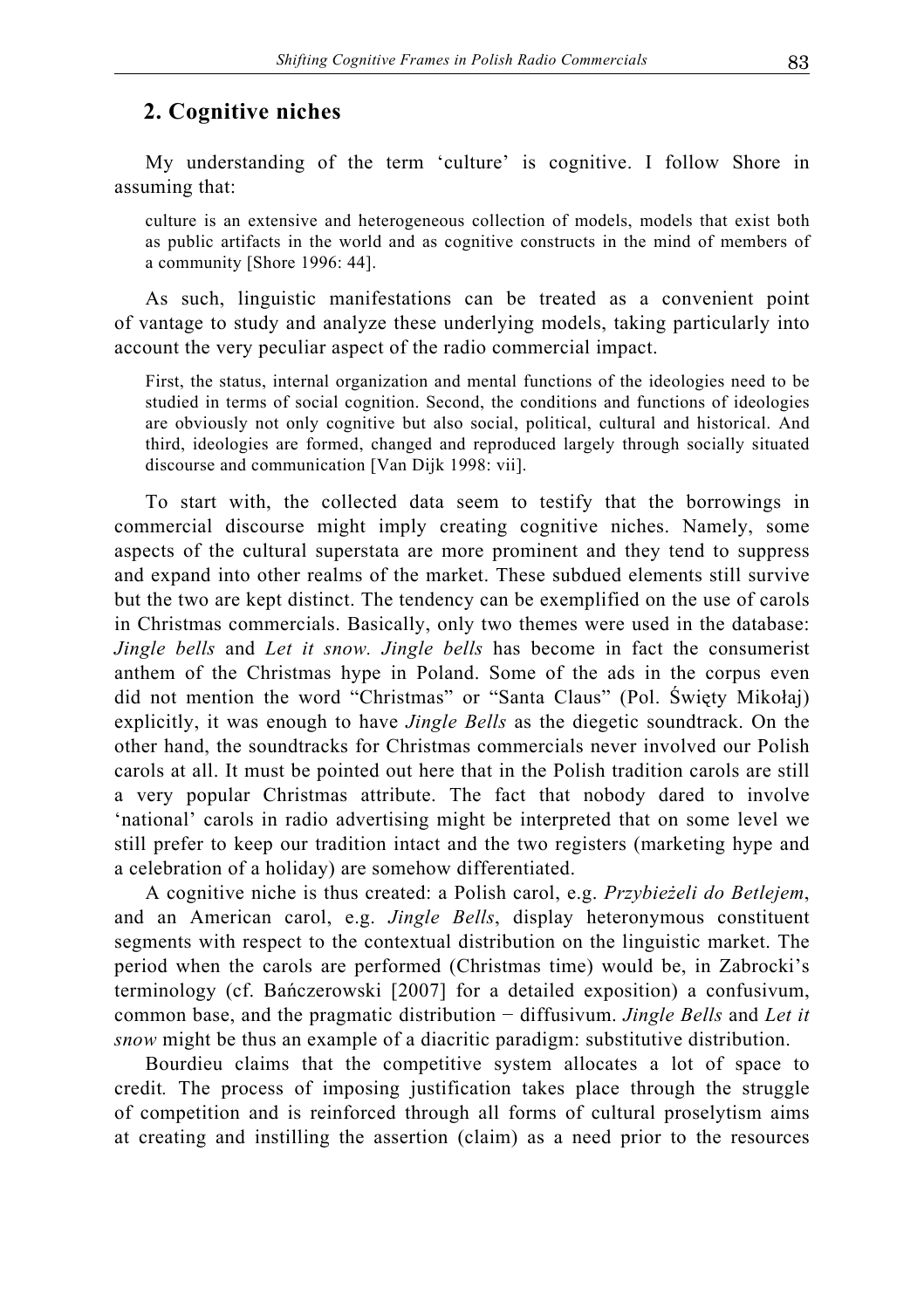for proper satisfaction of this need [Bourdieu (1979) 2005: 209]. The analyzed discourse reveals the spiral connotation drive: producer  $\rightarrow$  Christmas  $\rightarrow$  gifts  $\rightarrow$  shopping  $\rightarrow$  producer. The ads encourage all types of consumption abuse and at the same time, the companies offer the remedy for the induced 'illness'. The excerpts in (I) show some examples of this tendency:

(I) 1. *Szanowni Państwo,w tym gorącym okresie świątecznych zakupów zapraszamy do skorzystania z naszego 10% rabatu* [in this hectic period of Christmas shopping we invite you to use our 10% discount].

 2. *A: Rozpoczęła się gorączka świątecznych zakupów. Wszyscy tylko o jednym: skąd brać pieniądze, a pani zachowuje stoicki spokój!? B: Mam powody: płacę kartą kredytową X i rozkładam spłatę nawet na 3 lata, dlatego cieszę się świąteczną atmosferą* [A: The shopping fever has started, everybody goes: "how can I get money" and you keep calm!? B: I have my reasons: I pay with the X credit card].

 3. *Moja głowa! Nie musi być tak źle. Gdy łykniesz X z puszki* […] *teraz możesz się już napić* [...] *Dobrze popić. Bierz w trakcie, nie po fakcie* [(pneumatic hammer and a plane in the background) A: My head! Dem: It does not have to be that tragic, just take a gulp of X from the can – now you can have your drink. X: Take while you drink, not afterwards].

#### **3. Consumerist shifts in cultural repertoire**

Next I will address the issue how the code of consumerism transforms the cultural repertoire and turns the community into a clique. Such a transformation reaches deeply into the level of socio-cognitive models. To recall,

a model is a representation (in the episodic part of long term memory) of an experience, that is, of an event observed, participated in, or read/heard about by a social actor. As such, models represent contextual interpretations and evaluations of such events, which are by definition unique and personal [Van Dijk 1995: 31].

In this connection it would appear that the commercials under analysis took the function of a sort of repository of cultural heritage which on the surface strengthen communicative bonds but on the deeper level their function is in fact to manipulate the established connotations and to channel them onto the target commodity. This consumerist teleology is the ground on which I assume them to be a manipulation of the models; 'models' in the understanding as offered by Van Dijk [e.g. Van Dijk 1995], which on some level operates with the distinction *inclusion* versus *exclusion*:

this informal discussion shows that the notion of group, and the principles and practices of group identification, inclusion and exclusion, access and acceptance, and many other social practices and processes are intimately linked to fundamental group ideologies. The involve representations of identity about who We are and what They are, and especially about what is good for Us and what is not good for Us. Sharing exclusive or preferential access to scarce resources with others will not generally appear to be good for Us [Van Dijk 1998: 160].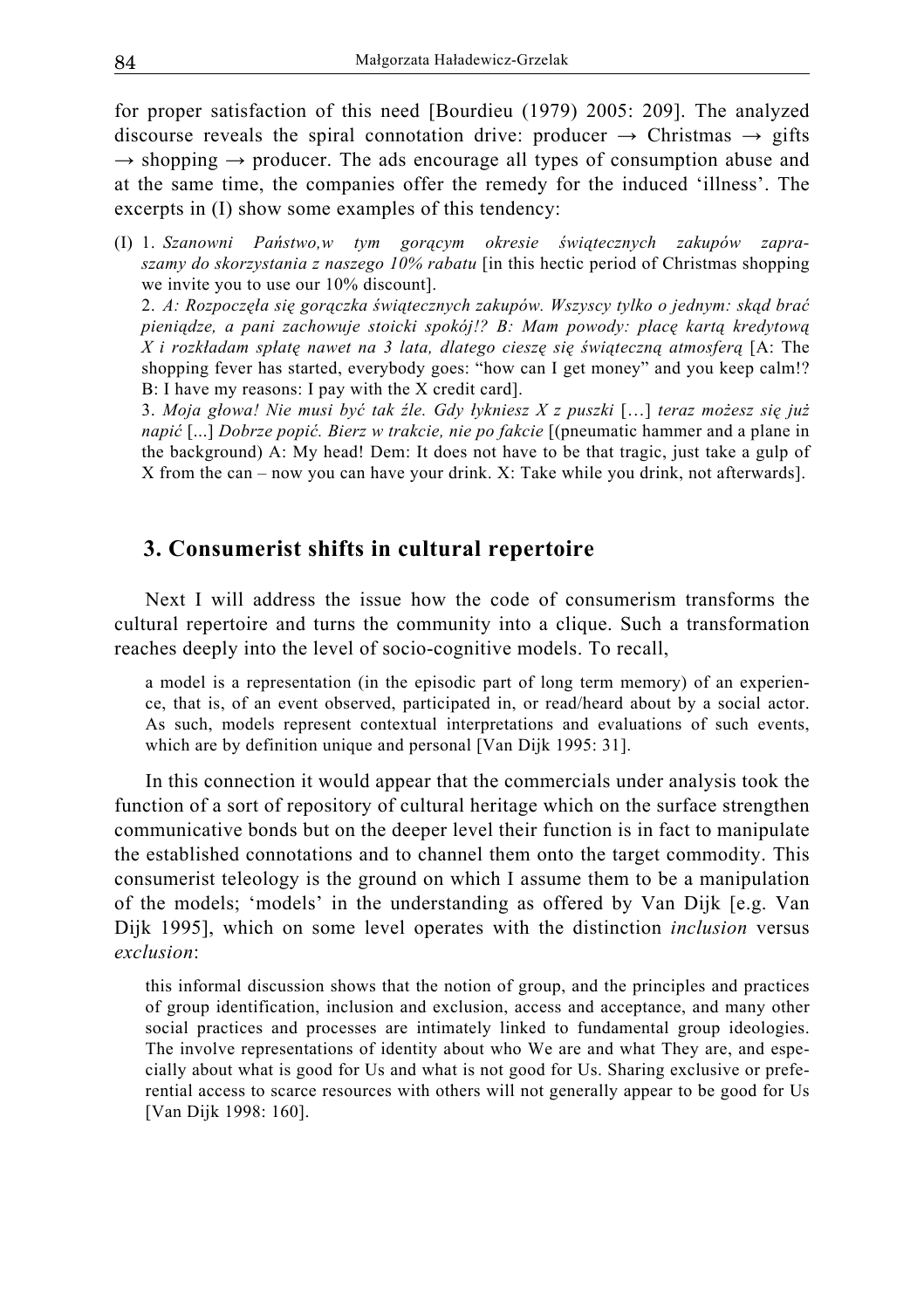Community is therefore:

'imagined', mediated through the imageries of the 'mediascape', ideologies of the 'ideoscape', and ever-shifting demographics of ethnicity ('ethnoscape') and information [Srinivasan 2006: 502].

The ideoscape in the corpus was created both by the verbal and nonverbal means. For example, the diegetic sound in the recorded radio ads could often be recognized as an excerpt of the soundtrack of national screened epopees or of classical hits or the vestiges of opera arias (not only in ballet adverts) – the excerpts which would be deeply rooted in social consciousness.

On a cognitive level there is no thematic connection between a particular commodity and the cognitive connections established by a particular piece by e.g. Verdi or a soundtrack from a national epopee. The ads begin to establish this connection in their secondary orality, this is why unfortunately classical music more and more often becomes connoted with marketing campaigns<sup>1</sup>. The discourse in (II) shows how the model of tradition is manipulated to achieve a marketing effect:

(II) *Jasiu, masz pan paszport niemiecki? B: Ano mam, panie majster. A: No to weź kajecik i pisz. Prace w Holandii można zdobyć siłom i godnościom osobistom. B: Panie majster, a nie prościej przez X? C: Posiadasz paszport niemiecki? Praca w Holandii czeka. A: Zapisaliśta? Nie? No a teraz do roboty* [(male voices) A: Johnny, have your got a German passport? B: Sure, I have, foreman. A: So take your notebook and write: the work in Holland can be obtained by force and by personal charm. B: Foreman, would it not be simpler through  $X$ ?]<sup>2</sup>.

The English translation of this dialogue does not make much sense because the proposition belongs utterly to the hermeneutical horizon of Polish communicative community: it hints at and recalls once-famous cabaret dialogues by Jan Kobuszewski, an incomparable actor and comedian. Other examples of using community cultural repertoire in radio ads include phrases from Polish mega-hits in the 80`s: *Przeżyj to sam* ('experience it yourself'), currently used

<sup>&</sup>lt;sup>1</sup> Similar process had already taken place with for example the name of a cleaning liquid. The name probably was taken after a robust Roman soldier. The generic name however has uprooted completely its basis and currently the commodity in question (Ajax) absolutely does not connote with its original but solely with itself.<br><sup>2</sup> My research was done in the region of Opolian Silesia in 2006. It was a peculiarity of the

region till that time that the inhabitants could obtain a German passport on the basis that they provide documents that they had ancestors who had lived or worked in the area contained within the borders of the German state as it stood until 1937 (law 116 of the German constitution). Altogether my research showed five different job agencies based in Opole and one in the vicinity, which offered work abroad for the German passport holders, competing heavily in the local broadcasting stations. Diachronically speaking, however, the ad is a relic. Due to the EC latest regulations, European job markets have opened to Polish nationals, regardless of the fact whether they hold a German passport or not. Currently aired ads advertising the job agency in question use the same formulations, omitting the phrase in the coda "for the German passport holders".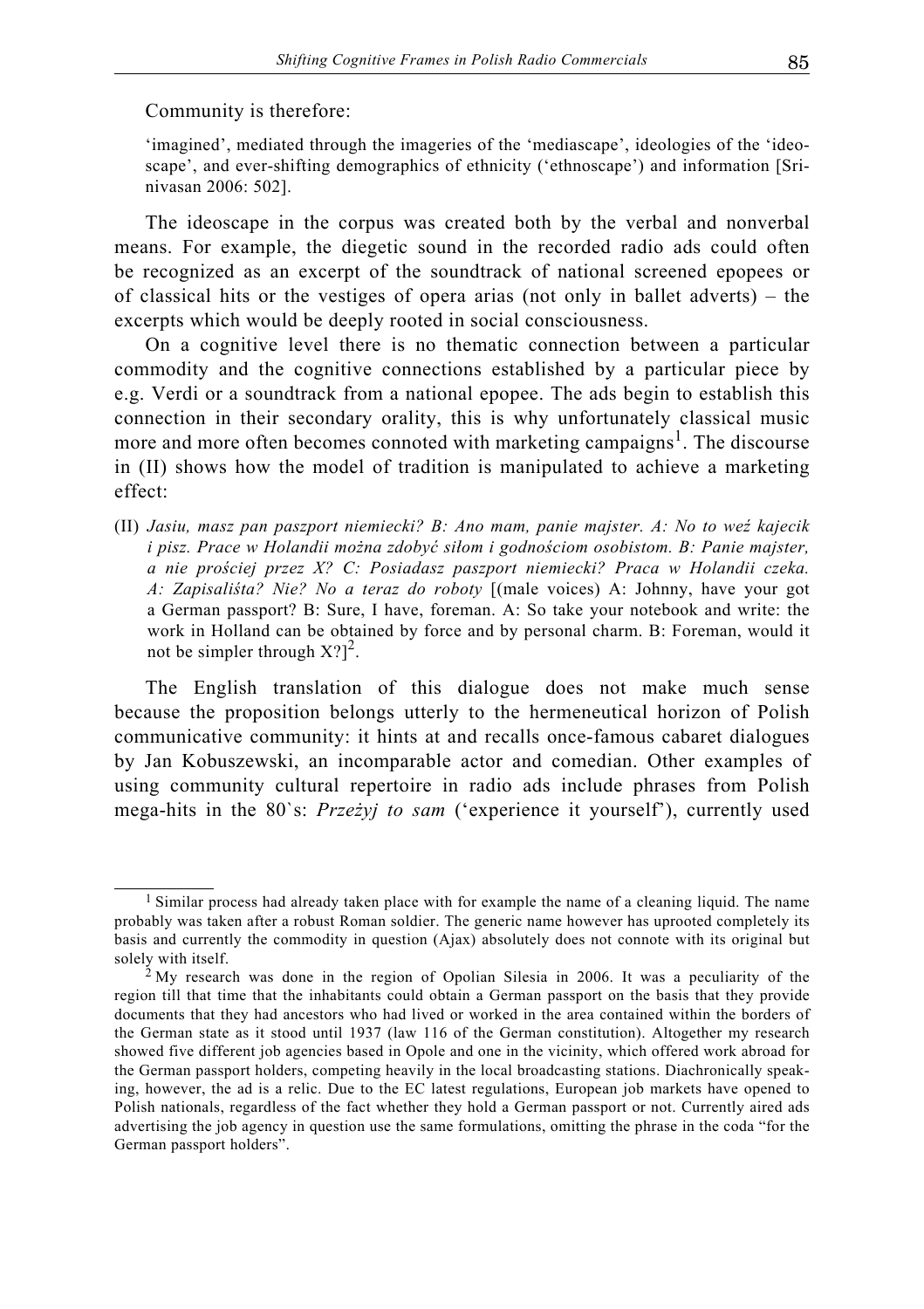in a commercial of one of the mobile-phone companies<sup>3</sup>. The same practice was employed with the lines from Shakin' Dudi hit: *Au sialala mam dwie lewe ręce, Au sialala nie mam pieniędzy* ('sia la la, I have two clumsy hands, I have no money'), which was supplied with the commercial commentary: 'That's no problem. X's hits are hitting prices: we hit prices professionally'. The grafting, rather than crating strategy, is evidenced in the fact that very often the original message is utterly twisted. Exceptionally, we might mention here Jerzy Owsiak's charity *cheval de batalle* "*Oj, będzie się działo*" ('lot's of interesting things to happen'), which has been recently used in a TV ad of one of low alcoholic beverages. The irony of the borrowing is implicated in the fact that the gist of ideology of Jerzy Owsiak's monumental social enterprise is the assumption that young people are perfectly able to have fun without recourse to alcohol.

In the similar vein, radio ads made use of the most famous fairy tales, some of the examples are given in (III):

(III) 1. *I wtedy Szewczyk Dratewka zawołał: jak mogłem być takim baranem? Daj spokój, wyprowadzamy się. Wściekasz się, bo gdzie indziej zapłaciłeś za dużo?* [(male voice) A: And then Valiant Shoemaker shouted: how could I be such as asshole [ram]? B: (children, highly discontented) Stop it, we are leaving! Dem: Are you going mad because somewhere else you've overpaid? You should have done your shopping at…]. 2. *Smok, zanim skonał pod ciosami dzielnego Rycerza, zaryczał: chyba mnie porąbało!*  [The dragon, before he perished under the sword of the Valiant Knight, had roared: I must be nuts [chopped up]! (children highly discontented). Yes..].

This type of ads particularly exemplifies the thesis first formulated in the study of visual advertising:

some ads may be as complex as fine at, requiring subtle investigations of how they do what they do [...]. A game is created in which the viewer is challenged to map values of an image onto the product which may well go beyond what Paterman [1983: 191] calls 'a default assignment' [Marlow 2001: 38].

The texts shift the frames connoted with childhood, storytelling or being looked after onto a commercial situation. Additionally, the concept of error is crucial in the frame. In the fairy tale, Valiant Shoemaker did precisely the right thing, he knew the trick to win. Similarly, the Dragon was framed in the original tale but after the cognitive manipulation and linguistic play (to be chopped up in Polish is an idiom for loosing one's marbles) he brings himself to reason: decides on the right place to go shopping.

The complexity of appeal, verging on pragmatic commentary, was implicit in the phrasing of the ads of one of the household appliances stores cited in (IV):

(IV) *Listopadowa afera cenowa w sklepach X: 500 cen, które wstrząsnęły Polską rewelacja…*  [The October price affair [fraud] in the X chain: 500 prices which have shocked Poland].

<sup>&</sup>lt;sup>3</sup> By the way, the authors of the song might not be particularly happy about the context the quote was made use of: the song itself is admonition to experience a 'real' life, and to feel empathy; it was probably intended to be a protest song.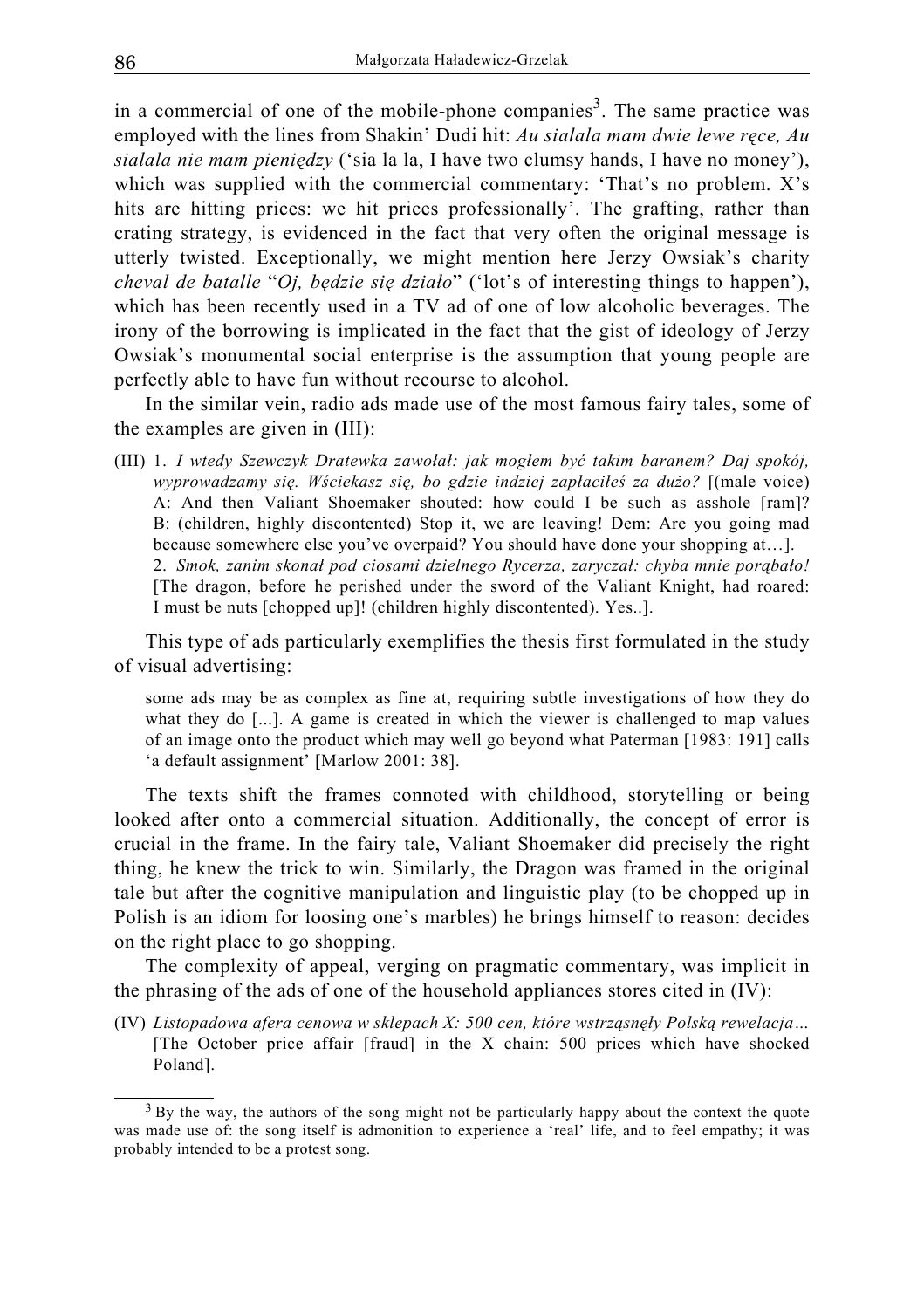The ad performs double action: first, it is pre-assumed that Polish political scene is replete with scandals. This can be interpreted as constituting a sort of a negative bond. Then the rhetoric provocation "October price affair" – patterned after recurring headlines such as, e.g. *afera łapówkowa* ('a bribe affair'), *afera korupcyjna* ('corruption affair'), *sex-afera* – turns this bond into a positive, comic one. As a result, a community of clients of X is created, a community distanced to the political scene and invited to a game.

It seems unquestionable that ads are becoming part of the verbal repertoire of a newly created communicative community<sup>4</sup>. This aspect is however more salient in TV advertising, where particular slogans in fact enriched the cultural repertoires of a speech community, e.g. *X: napięcie rośnie* (X: 'the tension is mounting'), often used in informal conversations. However, the communicative bonds evolved as well: the group is centered on a commodity. The simulated communication in commercials thus contributes to the ambient of cliques rather than communities. Taylor assumes that:

we also tend to be rather territorial and cliquish. What better way of establishing and maintaining the clique than speech habits (along with other manifestations of group identity, such as clothing)? [Taylor 2002: 15].

I thus perceive community as inclusive, while the clique as exclusive. The clique only admits those who can afford the consumerist race. For example, the ringtones exchange clique naturally excludes people who do not have mobiles. What follows, the above quoted examples of cultural repertoire of a speech community were in fact transformed by the consumerist code from the level of the community into the level of clique.

#### **4. Consumerist shifts in ideology**

The study has also addressed the claim that:

locally and in actual practice, the role of the media is less positive. It has frequently been documented that ethnicism and racism are exacerbated by at least some of the media, as well as by the political and social elites that control them or have preferential access to them (van Dijk 1991, 1993). [Van Dijk 1995: 28]

The process is evident in the examples of **racialized discourse** [Van Dijk 1992: 251] from my database. I was able to record one ad in mountaineers' dialect (an ad of a tourist resort), one in Silesian dialect − a low-prestige vernacular of the region (a local retailer of chimneys), one was a simulation of a speaker from

<sup>4</sup> I follow Zabrocki in differentiation between speech community and communicative community. "Language community is [for Zabrocki – M. H.-G.] a kind of superstructure imposed on a communicative community […]. A communicative community, in turn, is, to a great extent, a product of extracommunicative factors such as geographical, economic, political, religious, ideological and cultural" [Bańczerowski 1980: 18].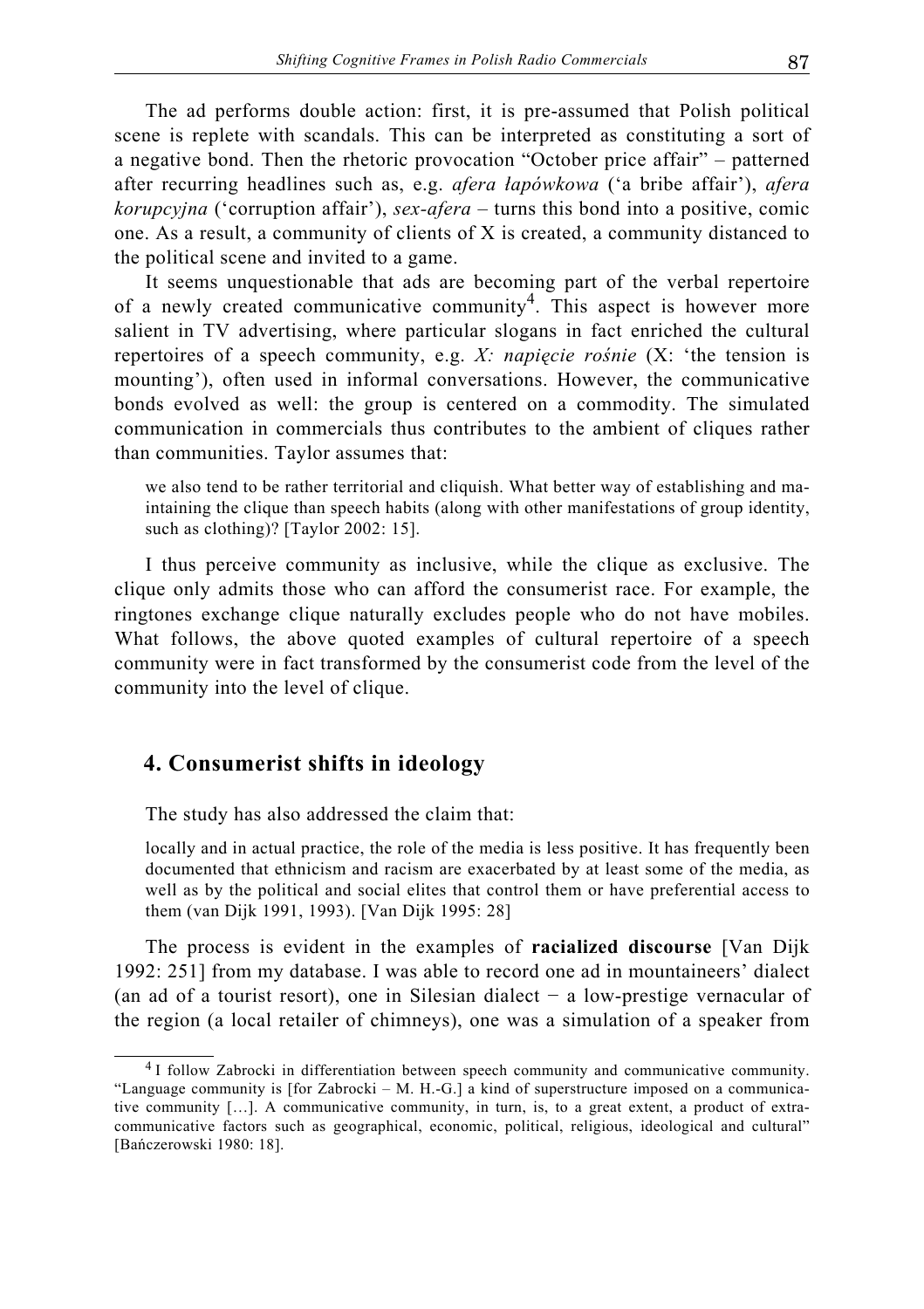Congo (a solarium ad), one a simulation of a Romany woman telling the fortune (a house appliances retailer), one ad involving Italian accent (a bank), one had Japanese in the background (a make of a car), one probably Finnish (a Christmas promotion of cell phones), and one was a simulation of an American accent (a coughing syrup).

From the structural point of view, all these commercials used a method which might be called linguistic replacement rather than real use of another linguistic variety (cf. Bleichenbacher [2007] for the detailed discussion of the linguistic replacement in another instance of secondary orality: the movies). The particular strategy is an example of an artificial code switching because the coda part of the ad, which is vocalized by the demiurge (I call 'demiurge' a male voice at the end of each commercial that reveals the name of the commodity and informs where the addressors can purchase it), was always in standard Polish. Furthermore, even to a lay listener, the addressors were only imitating the accent of the target nationality (with the possible exception of the inter-text in Finnish).

There are four ads which might be relevant for the ideological analysis: the one involving a simulated Gypsy's voice, a talk in Silesian, a simulation of a speech of a newcomer from Congo and a simulation of an American accent. The phrasing of these ads implies that the media seem to engage in the reproduction and generating the stereotypes and prejudices against the Others. The texts are ideologically marked and I assume that such level of ideological loading would not be possible in other, less palpable, ephemeral and by that, more prone to societal verification, mass media outlets. The ads in (V), (VI) and (VIII) do not show the hypothetical 'outsiders' in a favorable light:

(V) *Daj mileńka, ja ci powróżę. Ty mileńka szukasz zadowolenia. I ty jego mileńka znajdziesz, on blisko jest, on dużo ma i kompetencje ma jak trzeba i imię jego na M się zaczyna. Idź za znakiem X, szukaj X gazetek, tam znajdziesz zadowolenie* [Come, deary, I'll tell you your fortune. My dear, you seek satisfaction. And you will find him(it). He(it) is close, he is big, and has all the necessary experience, and his name begins with M. Follow the X, look for the flyers, there you will find satisfaction. X: We sell satisfaction].

The Romany woman is telling the fortune, stereotyping the conviction that this is what Gypsies are normally best at. The ad in local vernacular (a variety of Silesian ethnolect), reinforces the conviction that a Silesian person has inferior cognitive abilities to a speaker of Standard Polish:

(VI) *Przecie godom tobie trepie, że*… [I'm telling you, you old ram that…] plus: *ty to kiepie to się znasz a centrolne ciągle mosz* [you dumb man you think you know your way around but you still have the central heating].

The solarium ad is particularly informative in this respect:

(VII) *Cześć, mam na imię Said i przyjechałem z Kongo. W Polsce chciałem znaleźć biała żona, ale nic z tego, bo tutaj najfajniejsze dziewczyny są jakieś brązowe. Prawie jak u nas, a wszystko przez X. Solaria X. Dem: Poczuj się jak w tropikach* [Hello, my name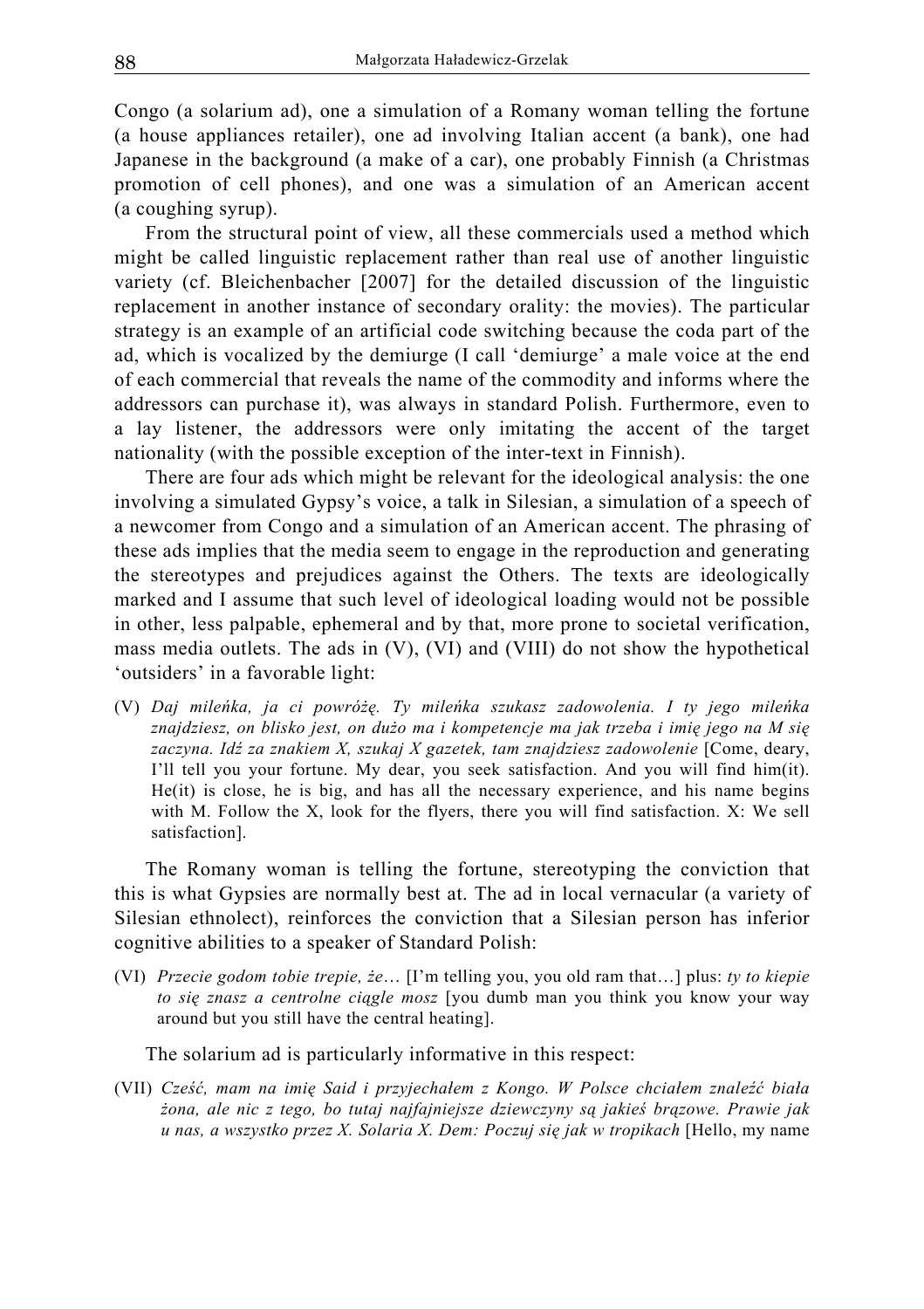is Said and I came from Congo. I wanted to find in Poland a white wife but nothing came out of it, because here the greatest girls are somewhat brownish, just like where I came from. All due to Solarium X. X: feel the taste of tropics].

The **racialization** is performed through 'spoiled Polish' in particular incorrect declension in *znaleźć \*biała żona* instead of the correct *białą żonę* (nominative instead of accusative) and the matrimonial purpose of the visit to Poland, which, to my intuition at least, puts the speaker in a somewhat disadvantageous position.

To compare, the ad in (VIII), where the addressor speaks with a simulated American English accent goes as follows:

(VIII) *Kochani, bawimy się w strażaków? Kevin, ale mnie boli gardło. Pożar na ulicy gardłowej? Dzwonimy po strażaków? Z X? Szykować X! Uwaga, gasimy palący ból gardła!* [(male voice) My dears, shall we play "fire brigade"? Kevin, I have a terribly sore throat. Fire on throat street! (a sound of a siren). Are we calling fire brigade? With X? Get ready with X! Watch out, we are extinguishing the scorching sore throat! (Dem: standard Polish accent, commercial information)].

I interpret this ad as simulating a party talk or a talk of a father to his children. Both topics have very positive connotations in Polish society. The prestige load is thus much higher than in the previously quoted items. The senders of the discourse evidently used the stereotype of an American who enjoys, and has resources, for entertainment and/or for attending to his children.

#### **5. Commercial diacrisis and conclusions**

The two media: TV and radio impose their idiosyncratic properties of the transmission substance on the message itself. The contrastive specification of the two might provide vital insights about mass media mechanisms *per se.* As Overby and Barth point out,

there is reason to believe that radio advertising may be qualitatively different from campaign advertisement via television. Because radio allows a far more nuanced targeting of audiences – what is best described as *narrowcasting* – its use and effects as a political campaigning tool are potentially different from those chronicled in studies of television broadcasting, raising both interesting empirical questions about the strategic utilization of radio advertising [Overby and Barth 2006 : 452].

The collected database also enabled me to subcategorize the 'niches' according to the products that were advertised. The result is reported below in the form of a schematic 'commercial diacrisis' for Polish market (winter 2006):

– The 'tycoons' (TV only, diffusive) are: washing powders and bleaches, household appliances, ladies', men's and babies' hygiene products, shaving accessories, sweets and snacks, toy industry, beverages<sup>5</sup>.

<sup>5</sup> Since the research was conducted in the winter, it excludes the ads of refreshments which do not appear until late spring, but it might be hypothesized that they belong to this category as well.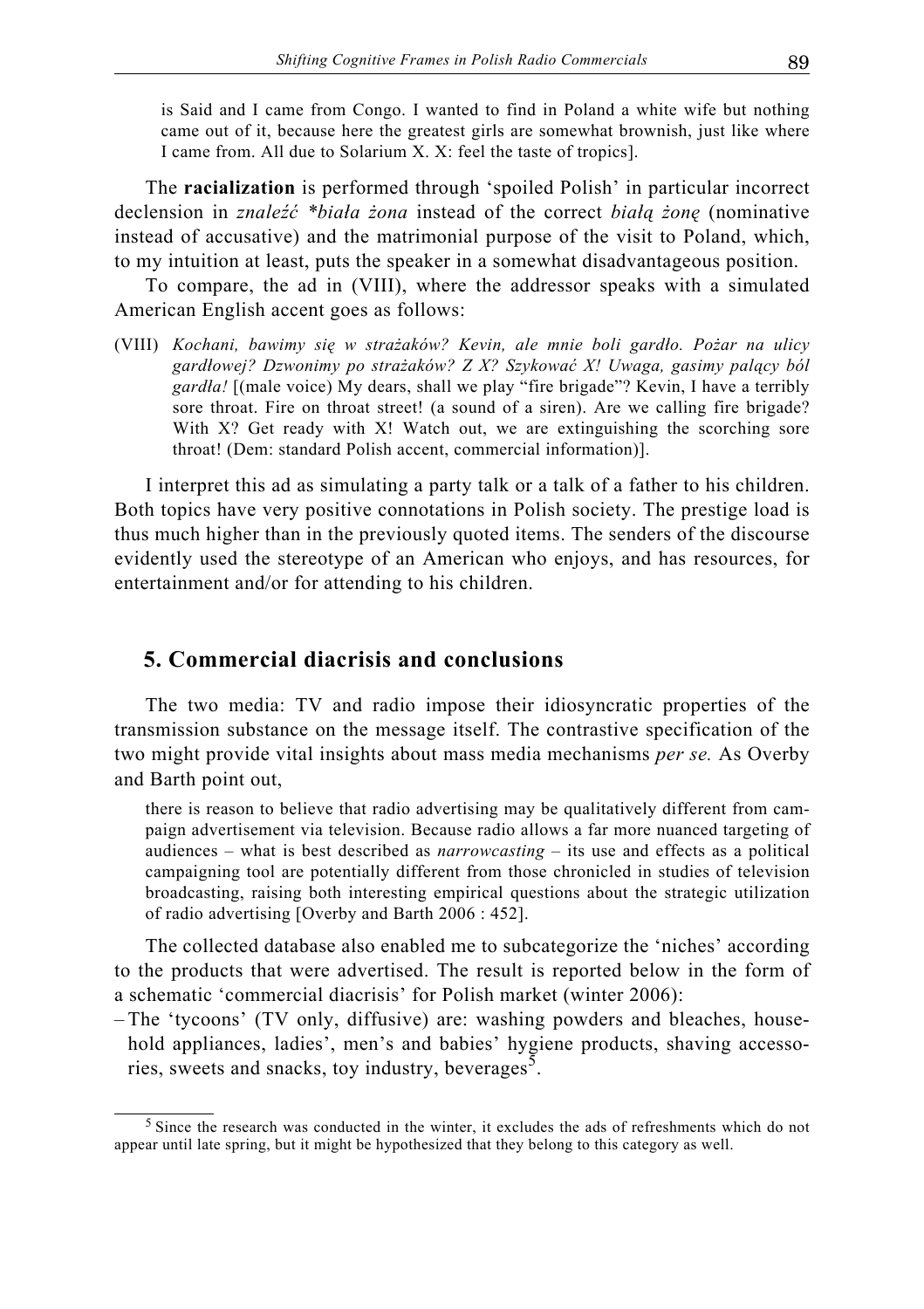- Confusive advertising (both TV and radio without specification whether it is a local or national broadcasting station): banking (credit grants and credit cards exclusively), pharmaceuticals (immunology boosting pills and syrups, sedatives, painkillers, blood circulation problems remedies), charities, hypermarket chains, cars and car accessories, insurance.
- Diffusive (radio advertising only, mainly local): job agencies (only for German passport holders at the time of the research, local scope), car dealers', clothing retailers, beauty parlors, discos, pizza bars.

The subcategorization furthermore shows considerable similarities between the pharmaceutical ads and the banking ads:

– both advertise equally heavily on TV and radio (confusive),

– both show similar competitiveness index [cf. Haładewicz-Grzelak 2010] and both use similar resources of the linguistic market (conflating), e.g. the majority appeal ('half of the population has already trusted  $X'$ ) or amicable extrinsic dialogues: the helpful tip from a good friend or a neighbor.

In this connection, the following diffusive types, i.e. subsets of diacritic pairs, the diffusive of which exhibit the same proportion in the number of constituent elements, can be singled out:

Confusiva: banking/credits/cars,

 music/cell phones/clothes/radio, newspapers/TV, charity/TV/cell phones/ catering chains, shopping/credit cards.

Implosions: art, technology register  $\rightarrow$  shopping, cell phones.

Commodification of tradition.

Diffusive range or load of a confusivum (the set of all confusiva with which this confusivum can combine to form a word (element) [cf. Bańczerowski 2007: 4] with respect to the radio commercials discourse is as follows (most frequently used techniques):

1) dialogues/offer to help: medicaments/diet supplements, credit offers/work,

2) metonymy: cars, beauty parlors,

3) art connotations: shops, *collections* of clothes, beauty parlors,

4) customization: cars, internet options, cell phones.

As pointed out by Orchard,

The complexities of unravelling the force and import of the use of the term 'culture' in a given theoretical context are well known. It operates as at once what is taken for granted, the tacit dimension of everyday practices and behaviour, and what has been thought about most, what is most conscious and developed (Eliot, 1948: 120). Moreover, it is frequently the interrelation and overlap between these senses that is most significant, as the founder of cultural studies, Raymond Williams, stressed (1976: 91) [Orchard 2005, 419 f.].

The reported analysis concentrated on investigating some aspects of interrelation of culture and commerce. The study showed some mechanisms of the ideological manipulation immanent in constructing a radio ad. A key coordinate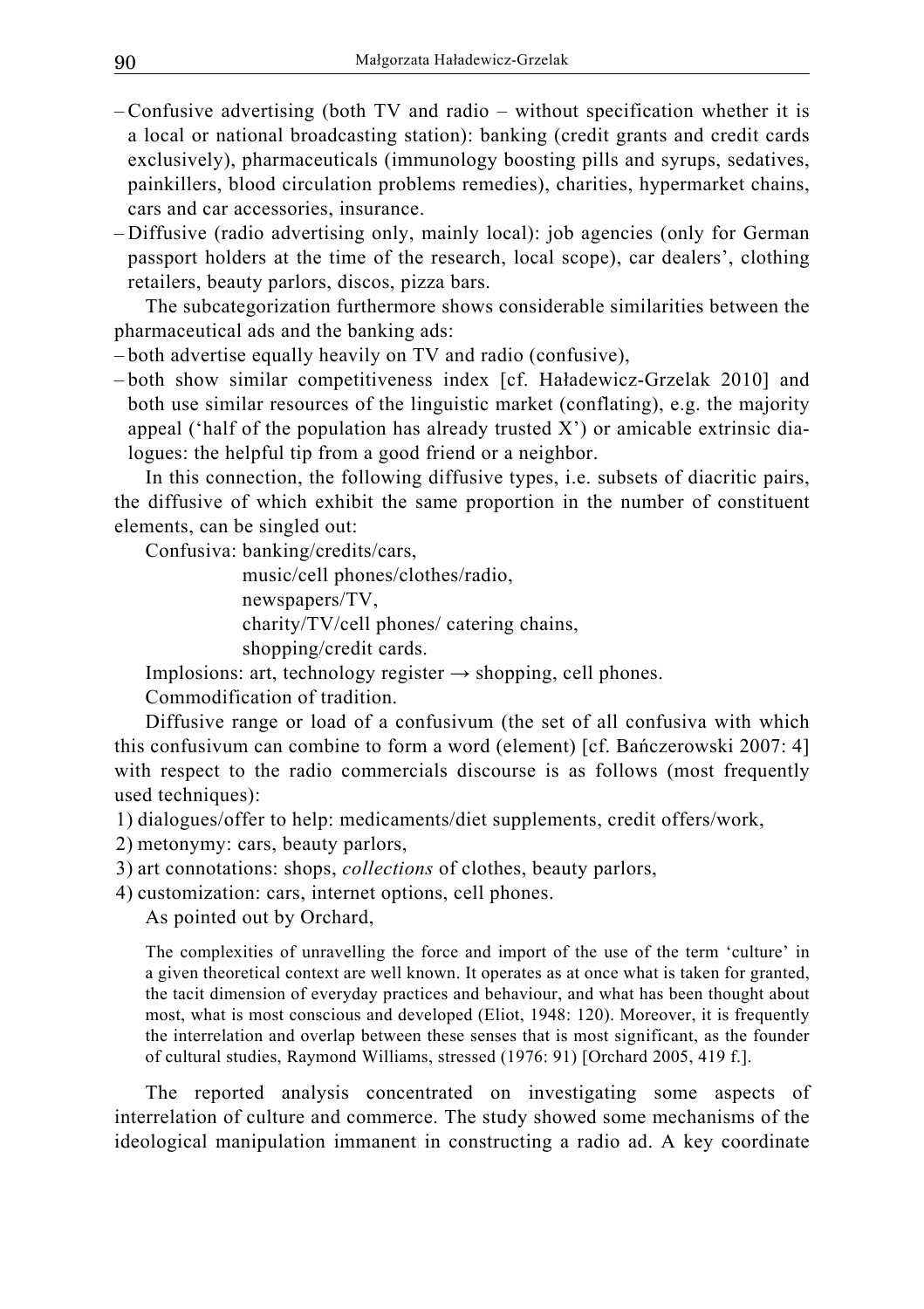was the commercial diacrisis, subsuming the axis inclusive: exclusive. For example, the inclusiveness parameter was grafted onto the *Jingle bells* theme: only the American themes were used as a diegetic sound in commercials. It is out of question that the senders of the ads should not know the traditional Polish carols. Accordingly, I interpret the situation as creating a new inclusiveness bond. The senders were aware of a tight impermeable cognitive frame in which the traditional carols are ingrained. The only solution seems thus to shift the frame into another cognitive niche, designed for the commercial purpose.

The emphasis was not that much on identifying the social actors, as on trying to shed some light on the social code. The research on consumerism is peculiar in this respect that, I would risk the claim, that there is no pre-determined role of being a consumer and being a manufacturer. In other words, the fact of being a manufacturer does not exempt from being a consumer. On the contrary, there seems to be an economic backlash: the more economic resources the members of a consumerist society possess, the more consumptive potential this gives them.

Such a perspective by no means implies that it is merited to posit a culture/ /commerce binary. That is precisely what the topic 'shifting cognitive planes' implies. Crucially, the reported argument posited that it is the action of shifting planes that is of paramount importance here. The game element, present both in art and in a commercial, might be no different. The only difference is in the type of bonds that result. Culture can thus be interpreted as a conglomerate of diffusive/ /confusive elements, which form a sort of continuum.

The emphasis was on the role of a 'genetic code' – the substance of the message in the data source, which

controls the mutation of the real into the hyper-real, just as the other, micro-molecular code controls the passage of the signal from a representative sphere of meaning to the generic sphere of the programmed signal [Baudrillard 1983: 55].

From such a perspective, consumerism can be envisaged as a sort of a pragmatic code, transforming and re-transforming one type of values into another.

#### **Bibliography**

- Alexander, J.C. (2005). *Why Cultural Sociology Is not 'Idealist': A Reply to McLennan*. Theory, Culture, Society. Vol. 22, 19–29.
- Bańczerowski, J. (1980). *Ludwik Zabrocki: u podstaw struktury i rozwoju języka.* Warszawa, Państwowe Wydawnictwo Naukowe.
- Bańczerowski, J. (2007). *A Survey of Diachritology*. Paper presented at 38th Poznań Lingustic Meeting, 13–17 September, Gniezno, Poland. Abstract [online] <http://ifa.amu.edu.pl/ifa/ /plm/2007/>, retrieved on December, 2007.

Baudrillard, J. (1985). *Simulations.* New York, Semiotexte.

Bleichenbacher, L. (2007). *Linguistic Replacement in the Movies*. Paper presented at the 38th Poznań Linguistic Meeting, 13–17 September, Gniezno, Poland. Abstract [online] <http:// //ifa.amu.edu.pl/ifa/plm/2007/>, retrieved on December, 2007.